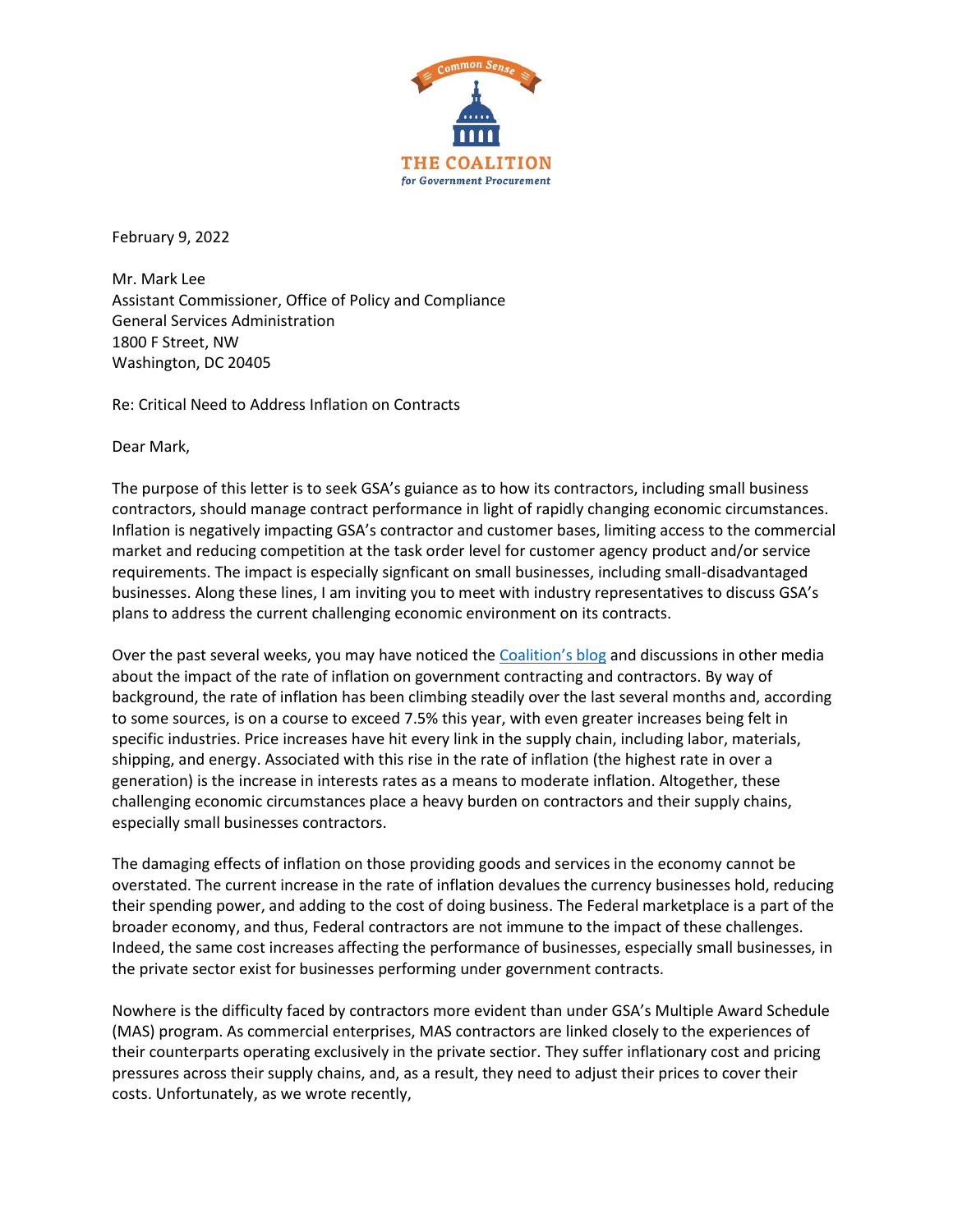GSA's current framework leaves contracting officers relying on a standard Economic Price Adjustment (EPA) clause with little or no effective guidance supporting the streamlined administration of contractor requests for price increases. Time is money, especially for small business that see costs increasing while MAS prices remain stagnant. … [T]here appears to be no sense of urgency in addressing the impact of inflation across the MAS program. Moreover, as noted in our recent blog, "[The Tyranny of Low Price](https://thecgp.org/the-tyranny-of-low-price-and-other-challenges.html)  [and Other Challenges](https://thecgp.org/the-tyranny-of-low-price-and-other-challenges.html)," GSA's overall approach to commercial pricing under the MAS program institutionally ignores economic realities, creating distortions in the federal procurement market.

Our members report that it takes months for contracting officers to process price modifications leaving contractors to either sell items under their MAS contracts at a loss or cancel those items from their contracts. This no-win situation negatively impacts the industrial base supporting government operations. It also calls into question the long term viability of the MAS program in supporting customer agency mission requirements.

Allowing market forces to operate in the government space is key to providing a stable and economically hospitable environment necessary for the government to maintain a vibrant industrial base ever-ready to support missions in service to the citizens. The alternative is catastrophic: either vendors will leave the space, reducing government access to the benefits of innovation and competition, or they will remain and performance will suffer. The government cannot expect contractors, especially small business contractors that the Biden Administration seeks to nuture and support, to continue experiencing percentage losses in the double digits without an impact on service or product quality or delivery.

Consistent with the Administration's laser focus on supporting small businesses, GSA should move with urgency to develop a framework for the streamlined administration, assessment, and execution of price modifications under its programs. Addressing the pricing squeeze that MAS contractors are now facing is critical to advancing the Administration's goals to build the economy and support small business opportunities in the Federal market. For this reason, I am asking that you please release GSA's plan to address inflation under government contracts, including its plan to streamline the EPA process.

In addition, the Coalition would like to invite you to meet with our members for a listening session in which GSA could share its considerations in developing the foregoing plan, and our members could provide their experiences and challenges in the current economic environment.